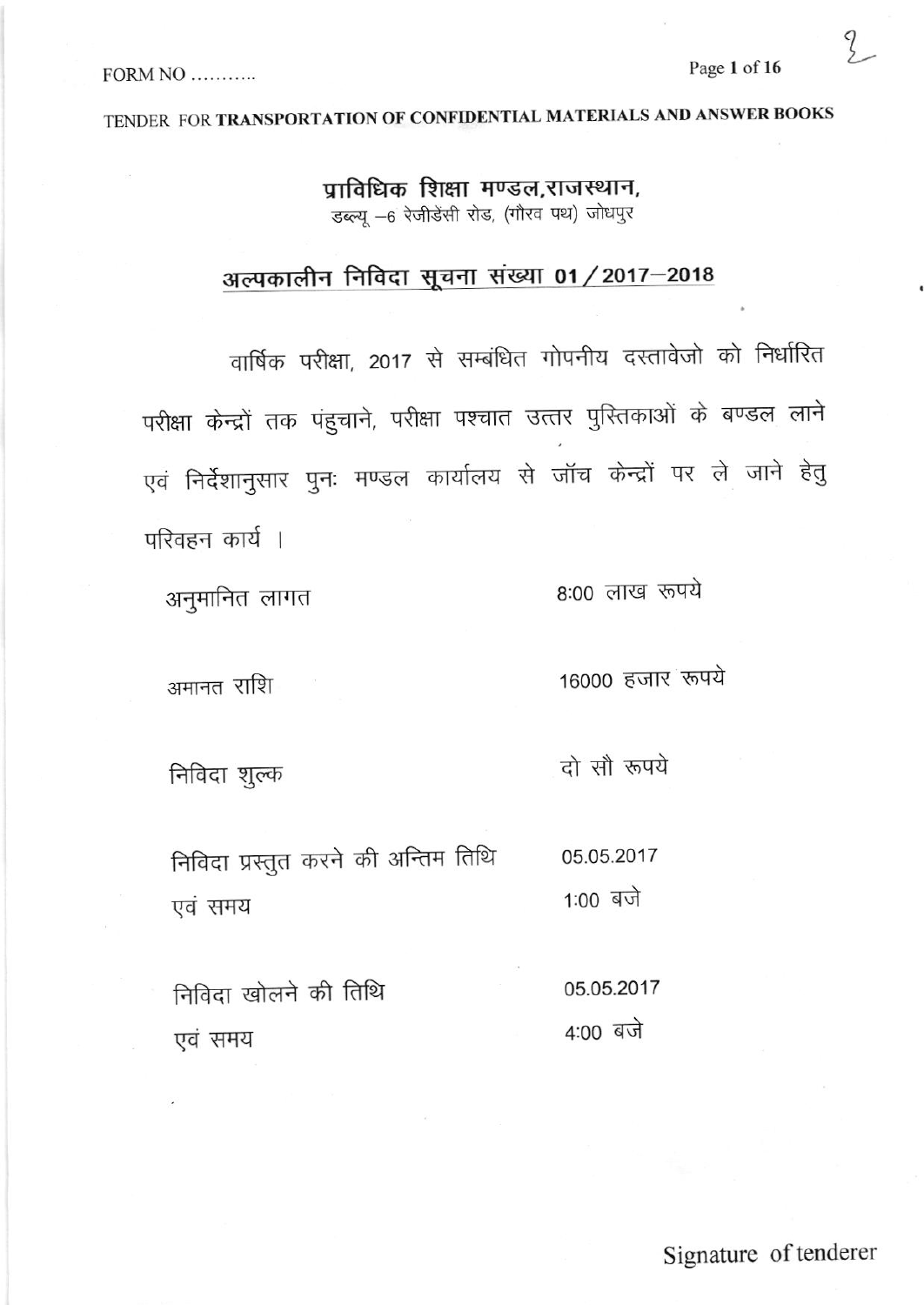Z

TENDER FOR TRANSPORTATION OF CONFIDENTIAL MATERIALS AND ANSWER BOOKS

## **TABLE OF CONTENTS**

| <b>TITLE</b><br><b>SECTION</b> |                                     | PAGE No.  |
|--------------------------------|-------------------------------------|-----------|
|                                | Notice Inviting Tender              |           |
| Π                              | सेवा का विवरण                       |           |
| Ш                              | Instructions to Bidders(एस.आर.15    | $5-6$     |
| IV                             | Main Terms & Conditions(SR-16)      | $7 - 10$  |
| $\vee$                         | Agreement letter                    | $11 - 13$ |
| VI                             | <b>Declaration by Tenderer</b>      | 14        |
| VII                            | Certificate of relationship in BTER | 15        |
|                                | <b>JODHPUR</b>                      |           |
| VIII                           | Pre Receipt                         | 16        |

## Signature of tenderer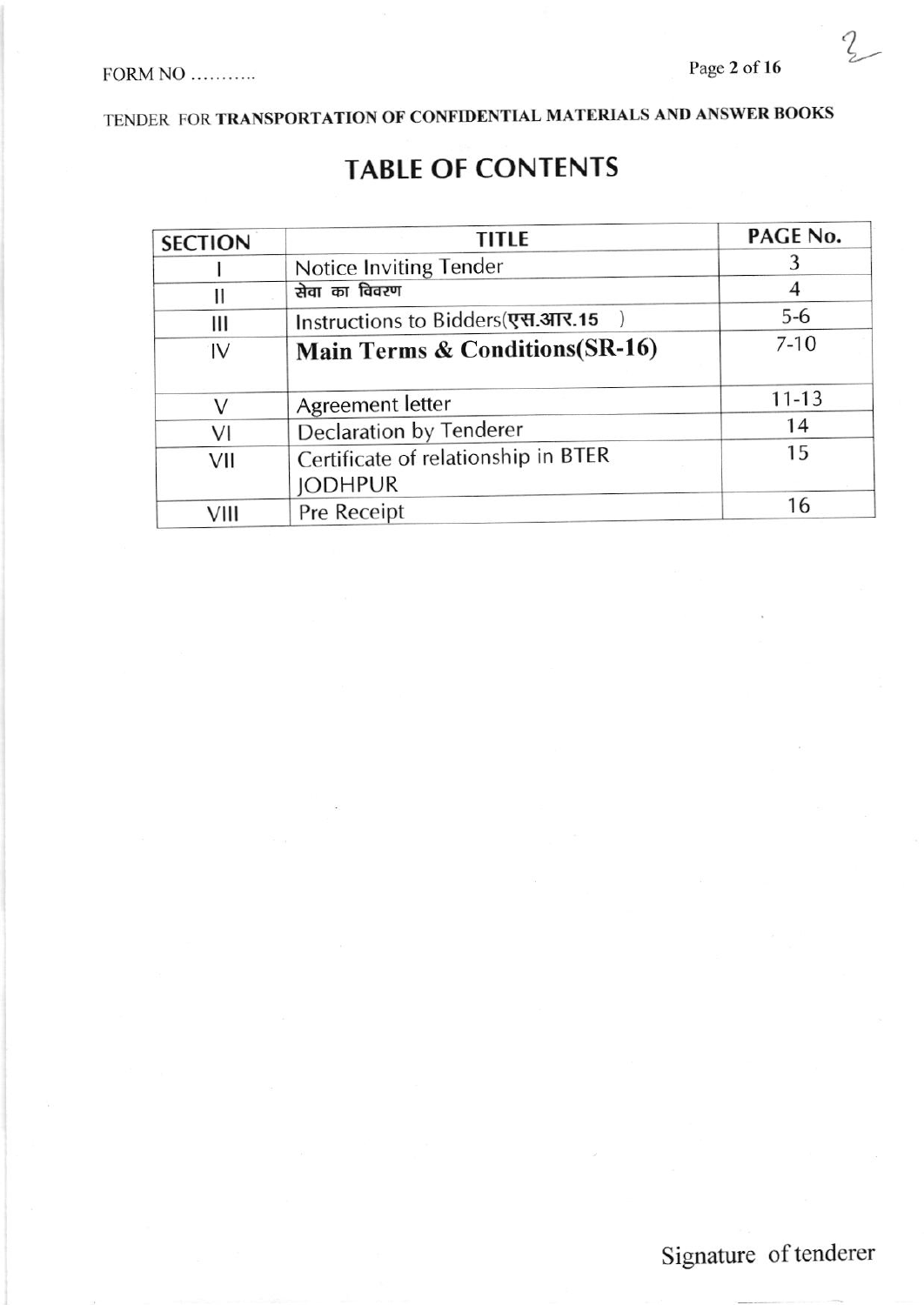TENDER FOR TRANSPORTATION OF CONFIDENTIAL MATERIALS AND ANSWER BOOKS

#### **SECTION I**

### राजस्थान सरकार प्राविधिक शिक्षा मण्डल,राजस्थान,

डब्ल्यू - 6 रेजीडेंसी रोड, (गौरव पथ) जोघपुर

क्रमांक एफ3( )प्राशिमं / भण्डार / ट्रांसर्पोटेशन / 17 /

दिनांकः

## अल्पकालीन निविदा सूचना संख्या 01 / 2017-2018

प्राविधिक शिक्षा मण्डल, रेजीडेंसी रोड (गौरव पथ) जोधपुर को वार्षिक परीक्षा 2017 से सम्बंधित निर्धारित परीक्षा केन्द्रों पर प्रश्न पत्रों को पंहुचाने एवं परीक्षा पश्चात उत्तर पुरितकाओं को मण्डल में लाने व निर्देशानुसार पुनः मण्डल से जॉच केन्द्रों पर ले जाने की अनुमानित लागत 8:00 लाख रूपये के लिए सुरक्षित एवं समय बद्ध परिवहन हेतु पंजीकृत सेवा प्रदायकर्त्ताओं / एजेंसीयों / ट्रांसपोर्ट कम्पनीयों / कुरीयर कम्पनीयों से विहित शर्तो के अध्यधीन वार्षिक दर संविदा हेतु प्रस्ताव आमंत्रित किये जाते है।

निविदादाता अपने प्रस्ताव दिनांक 5.05.2017 को अपरान्ह 1.00 बजे तक प्रस्तुत कर सकते है। प्राप्त निविदायें उसी दिन अपरान्ह 4.00 बजे उपस्थित निविदादाताओं / अधिकृत प्रतिनिधियों के समक्ष खोली जायेंगी।

अद्योहस्ताक्षरकर्ता को किसी भी निविदा प्रस्ताव को रद्ध करने अथवा अस्वीकार्य करने का अधिकार होगा। निविदा की विस्तृत शर्ते कार्यालय में अथवा राज्य सरकार के पोर्टल Sppp.rajasthan.gov.in विभाग की Website techedu.rajasthan.gov.in पर अवलोकन की जा सकती है।

संयुक्त निदेशक एवं सचिव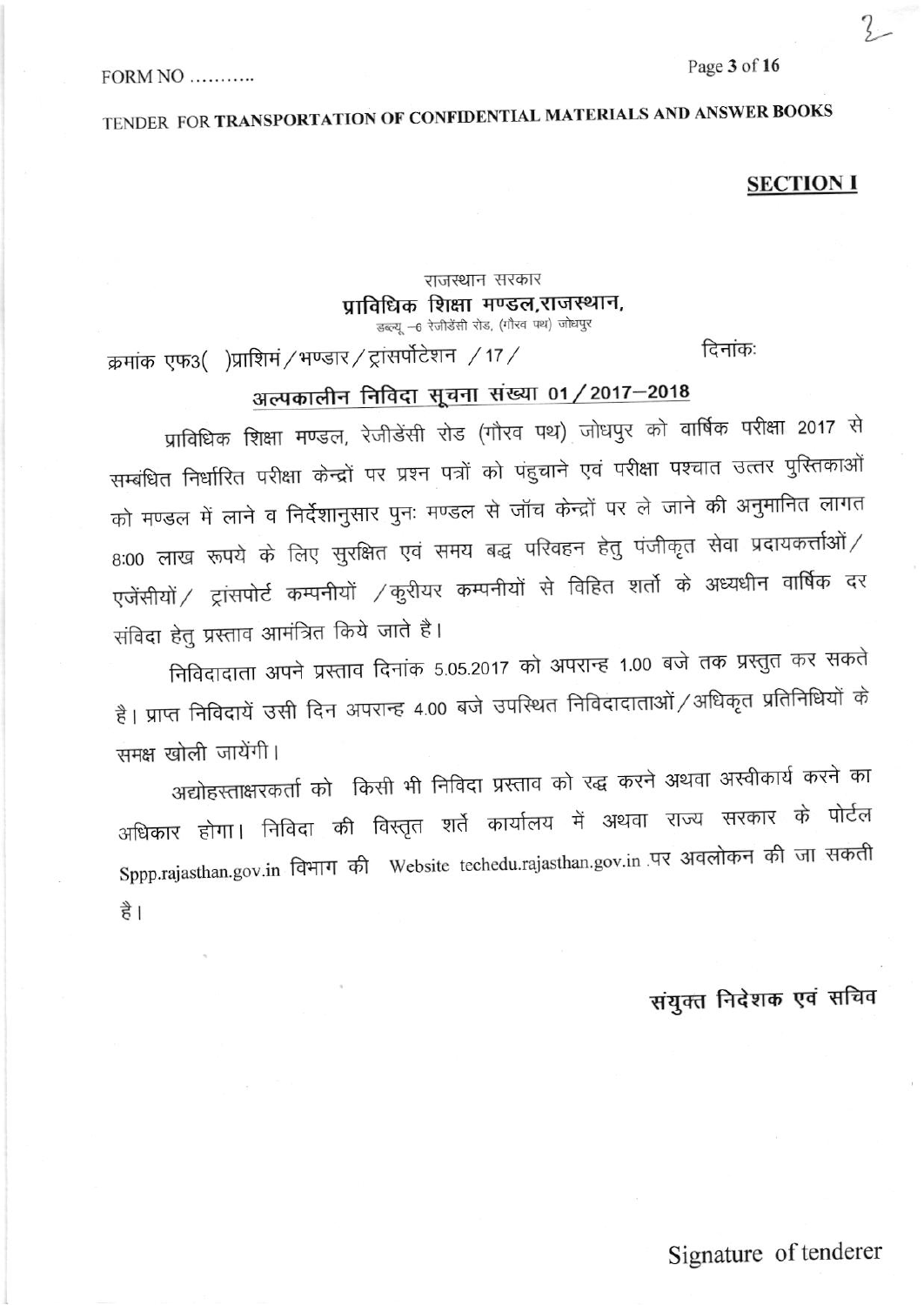#### Page 4 of 16

#### FORM NO ..........

## TENDER FOR TRANSPORTATION OF CONFIDENTIAL MATERIALS AND ANSWER BOOKS

#### **SECTION II**

#### राजस्थान सरकार प्राविधिक शिक्षा मण्डल,राजस्थान, डब्ल्यू -6 रेजीडेंसी रोड, (गौरव पथ) जोधपुर

क्रमांक एफ3( )प्राशिमं / भण्डार / ट्रांसर्पोटेशन / 16 /

दिनांकः

- सेवा का विवरण :- सेवा प्रदाय कर्त्ता एजेन्सी को निम्नलिखित तीन चरणों में अपनी सेवायें देने हेतु अपनी  $\mathbf{1}$ संकलित दर प्रति किलोग्राम प्रस्तुत करनी होगी ।
	- राजस्थान में लगभग 62 परीक्षा केन्द्रों पर कार्यालय द्वारा उपलब्ध रूट चार्ट अनुसार गोपनीय 3T. दस्तावेजो के सीलबन्द बण्डल बन्द बोडी के वाहन से दिनांक 10.05.17 से 23.05.17 के मध्य (अधिकतम दो चरणों में) पंहुचाने का कार्य । (सूची संलग्न)
	- लगभग 122 परीक्षा केन्द्रों से परीक्षा होने के तत्काल बाद प्रथम एवं द्वितीय पारी की परीक्षाओं के ৰ. उत्तर पुरितकाओं के बण्डल सांय 6 बजे तक परीक्षा केन्द्रों से संग्रहित कर अगले 48 घंटों में मण्डल कार्यालय जोधपुर में सुरक्षित बन्द बोडी के वाहन में पंहुचाने का कार्य। यह कार्य दिनांक 17.05.17 से 27.05.17 तक परीक्षा अवधि में निरन्तर रहेगा। (सूची संलग्न)
	- 7 जिला मुख्यालयों (जोधपुर,जयपुर,अजमेर,कोटा,उदयपुर,अलवर,बीकानेर) में स्थित परीक्षा केन्द्रों पर स. उत्तर पुस्तिकाओं पंहुचाने का कार्य, प्रथम परीक्षा दिवस से एक सप्ताह के भीतर प्रारम्भ होकर परीक्षा समाप्ति से 15 दिवस तक पूर्ण होगा। लगभग एक माह के भीतर इन्हीं केन्द्रों से निर्देशानुसार उत्तर पुस्तिकाओं के बण्डल पुनः प्राविधिक शिक्षा मण्डल, जोधपुर के कार्यालय में पंहुचाने का कार्य।
- अमानत राशि :-- कार्य की अनुमानित लागत रूपये 8.00 लाख की 2 प्रतिशत धरोहर राशि 16000/- $2.$ नकद/डी.डी. द्वारा दिनांक 5.05.2017 को दोपहर 1:00 बजे तक जमा कराई जा सकती है।
- निविदा शुल्क :-- निविदा शुल्क रूपये 200/- नकद/डी.डी. द्वारा दिनांक 5.05.17 को दोपहर 1:00 बजे तक 3. जमा कराई जा सकती है।
- बयाना राशि के बिना निविदाओं पर विचार नहीं किया जावेगा।  $\overline{4}$ .
- जो निविदायें विहित प्रारूप में प्रस्तुत नहीं की जायेगी उन्हें रद्ध कर दियाजायेगा। 5.
- निविदायें बन्द लिफाफे में दिनांक 5.05.2017 को दोपहर 1:00 बजे तक प्रस्तुत की जायेगी जो उसी दिन दोपहर 6. 4:00 बजे उपस्थित निविदा दाताओं / अधिकृत प्रति निधियों के समक्ष खोली जायेगी।
- उपरोक्त कार्य में बन्द बॉडी वाहन तालों की सुविधा सहित जैसे टाटा-407, महिन्द्र पिकअप, कैम्पर जैसे वाहन  $7.$ प्रयुक्त करने होगें।
- परिवहन सेवा की मात्रा एवं समय सीमा में मण्डल द्वारा आवश्यकतानुसार परिवर्तन किया जा सकता है। 8.
- सरकार न्यूनतम दर वाली संविदा को स्वीकार करने हेतु बाध्य नहीं है तथा वह किसी भी निविदा को अथवा 9. उसके किसी भाग को बिना कोई कारण बताये रद्ध कर सकेगी।
- विहित समय व तारीख के बाद जो भी निविदायें प्राप्त होगी उन्हें रद्ध कर दिया जायेगा।  $10$ .

### संयुक्त निदेशक एवं सचिव

Signature of tenderer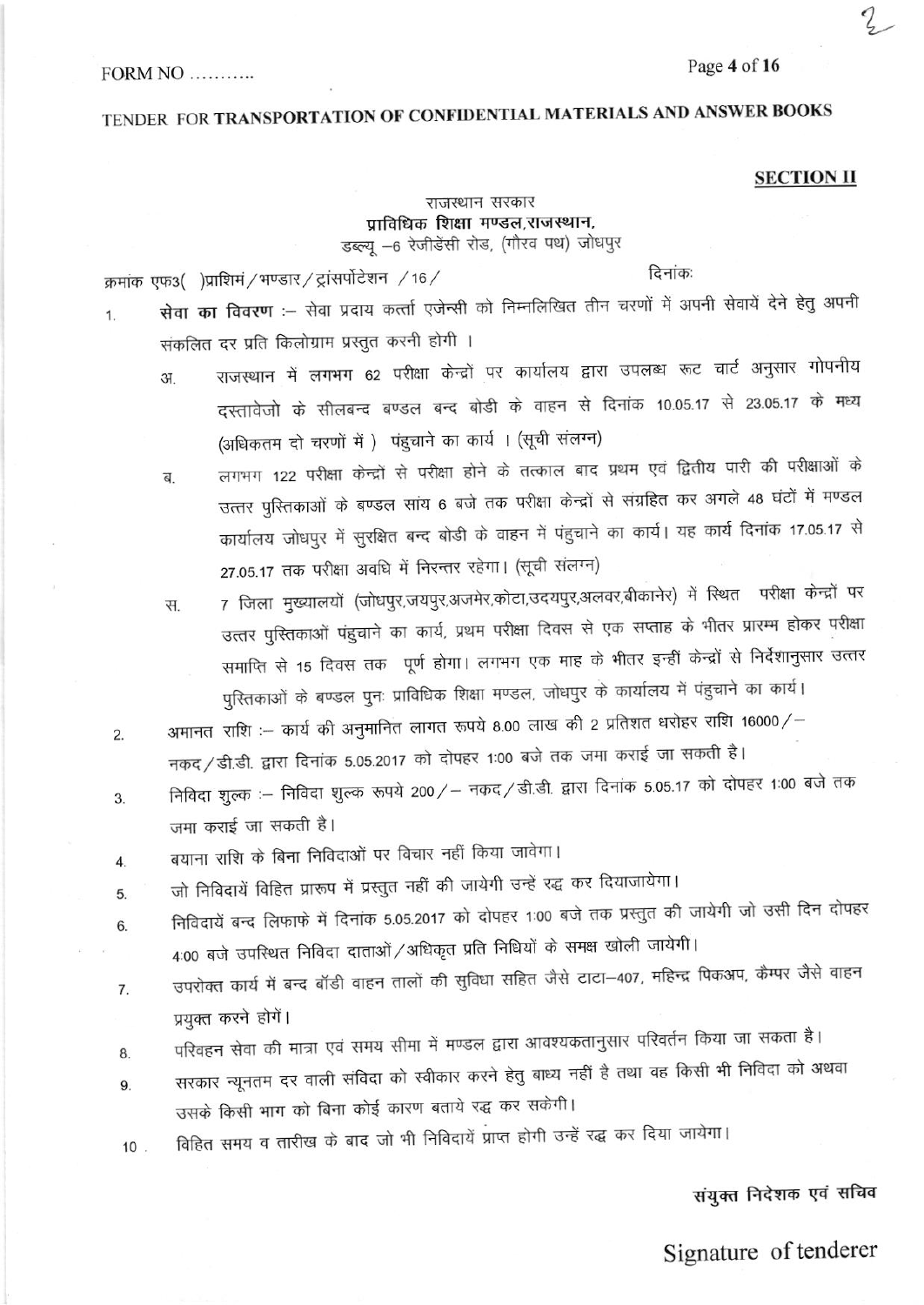#### FORM NO ..........

TENDER FOR TRANSPORTATION OF CONFIDENTIAL MATERIALS AND ANSWER BOOKS

### **SECTION III**

#### एस.आर.15

 $\frac{2}{2}$ 

### प्राविधिक शिक्षा मण्डल,राजस्थान,

डब्ल्यू - 6 रेजीडेंसी रोड, (गौरव पथ) जोधपुर

| 1. |                                         | निर्धारित परीक्षा कन्द्रा पर गांपनीय दस्तीवर्जा<br>पंहुचाने एवं परीक्षा पश्चात उत्तर पुस्तिकाओं को लाने<br>व निर्देशानुसार पुनः ले जाने के लिए सुरक्षित एवं<br>समय बद्ध परिवहन कार्य |
|----|-----------------------------------------|--------------------------------------------------------------------------------------------------------------------------------------------------------------------------------------|
| 2. | निविदा प्रस्तुत करने वाली फर्म का नाम व |                                                                                                                                                                                      |
|    | डाक पता / मोबाईल नम्बर                  |                                                                                                                                                                                      |
| 3. | पंजीकरण का विवरण                        |                                                                                                                                                                                      |
| 4  | पैन कार्ड संख्या                        |                                                                                                                                                                                      |
| 5  | निविदा शुल्क की राशि जमा                |                                                                                                                                                                                      |
|    | होने का विवरण                           |                                                                                                                                                                                      |
| 6. | अमानत राशि जमा का विवरण                 |                                                                                                                                                                                      |
|    |                                         |                                                                                                                                                                                      |

7. निम्न लिखित सेवायें प्रस्तुत करने के लिए हम निम्नानुसार होगी :-

|                |                                                                                                                                                                                                                                            | दर प्रति किलोग्राम |                                                     |  |
|----------------|--------------------------------------------------------------------------------------------------------------------------------------------------------------------------------------------------------------------------------------------|--------------------|-----------------------------------------------------|--|
|                |                                                                                                                                                                                                                                            | जोधपुर हेतु        | जोधपुर के अतिरिक्त<br><u>केन्द्रों</u> हेतु<br>अन्य |  |
| क.स.           | सेवा का विवरण                                                                                                                                                                                                                              |                    |                                                     |  |
| 3 <sub>l</sub> | राजस्थान में लगभग 62 केन्द्रों पर<br>कार्यालय द्वारा उपलब्ध रूट चार्ट अनुसार<br>गोपनीय दस्तावेजो के सीलबन्द बण्डल<br>बन्द बोडी के वाहन से दिनांक 10.05.17 से<br>23.05.17 के मध्य (अधिकतम दो चरणों में)<br>पंहुचाने का कार्य। (सूची संलग्न) |                    |                                                     |  |
|                |                                                                                                                                                                                                                                            |                    |                                                     |  |